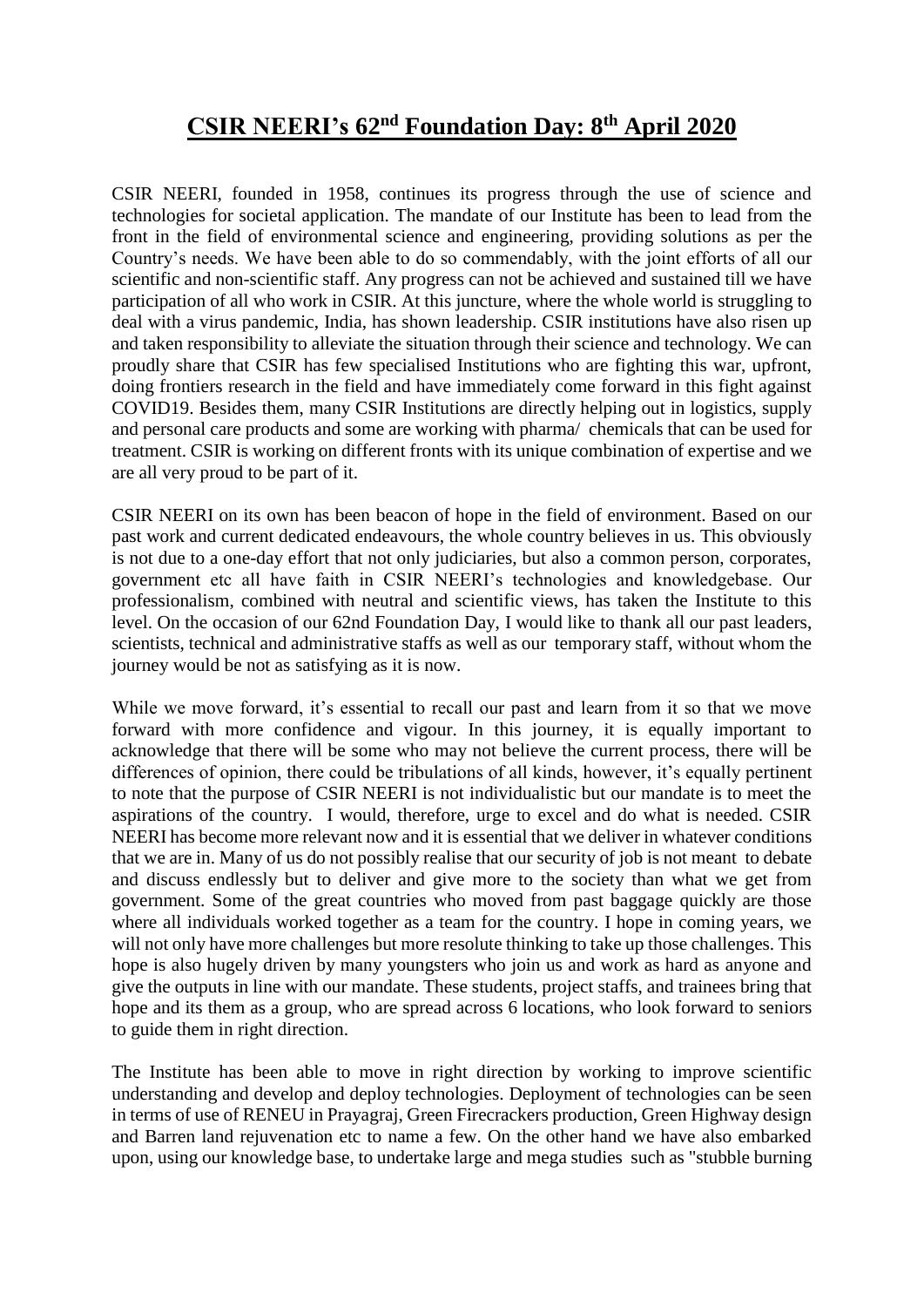and impacts; air-shed delineation; non-putrification study of Ganges, lakes studies of Bengaluru and Delhi regions etc.

I am very proud to share that the value of our externally funded projects, has risen from Rs 20- 22 crores, ten years ago, to Rs 50-60 crores continuously in last two years. This performance parameter alone, confirms the faith the people of India, the private sector, the judiciary and the Government of India, have in NEERI, and it is indeed a great responsibility to all the staff to deliver as per the country's need. Our publication levels have also risen very commendably and demonstrates that NEERI scientist are doing globally significant work. Technologies transferred and its utilisations have also been many fold higher now with recent technology transfer fetching record value.

I would like to share a few glimpses of the progress of our various divisions. Listed below are the achievements of those who have delivered in the past year……………

Rakesh

#### **Analytical Instruments Division**

- Projects undertaken on Design and development of instruments and systems(04) and EIA projects on Noise n Vibration monitoring and mitigation(07)
- Noise Tracker, a noise app developed for social noise monitoring n storage of data on cloud. Creation of in-house facility for noise testing of Fire crackers.

#### **Business Development Group**

- Extensive Collaborations established with Industry, Government organisations and Academia with **183 MoUs and Agreements** (MoU=84, Project Specific Agreements=03, NDA=91 and Licensing Agreements=05)
- **Five Technology Transfers to MSMEs** including three 3 new technologies namely RENEU, HRTS and Bio-culture were commercialized**. RENEU was transferred for Highest licensee fee Rs. 2 Cr.** Three new technologies namely Additives for Green Cracker, Multiparameter Kit and MFBR is under process of commercialization. Licensee fee/Royalty collected is 86 lakhs.
- BDG collaborated, supported and participated in several events namely Innovators Meet at NEIST Jorhat, IIT Delhi, South Asian Cities Summit Goa, VED Nagpur, Innopreneurs Startup Contest (5th Edition) Nagpur and several others.

#### **Climate Change and Skilling Divison**

- More than 12 Programs ( Training, Career Advancement, HR) conducted successfully wherein around 500 participants trained. And request received from International Agencies for conducting Training Programmes in their countries
- Geo-Climatic studies interlinking hydrological and biological impacts
- More than 150 PAs engaged and 125 Trainees deployed for all divisions of the Institute

#### **Cleaner Technology and Modelling Division**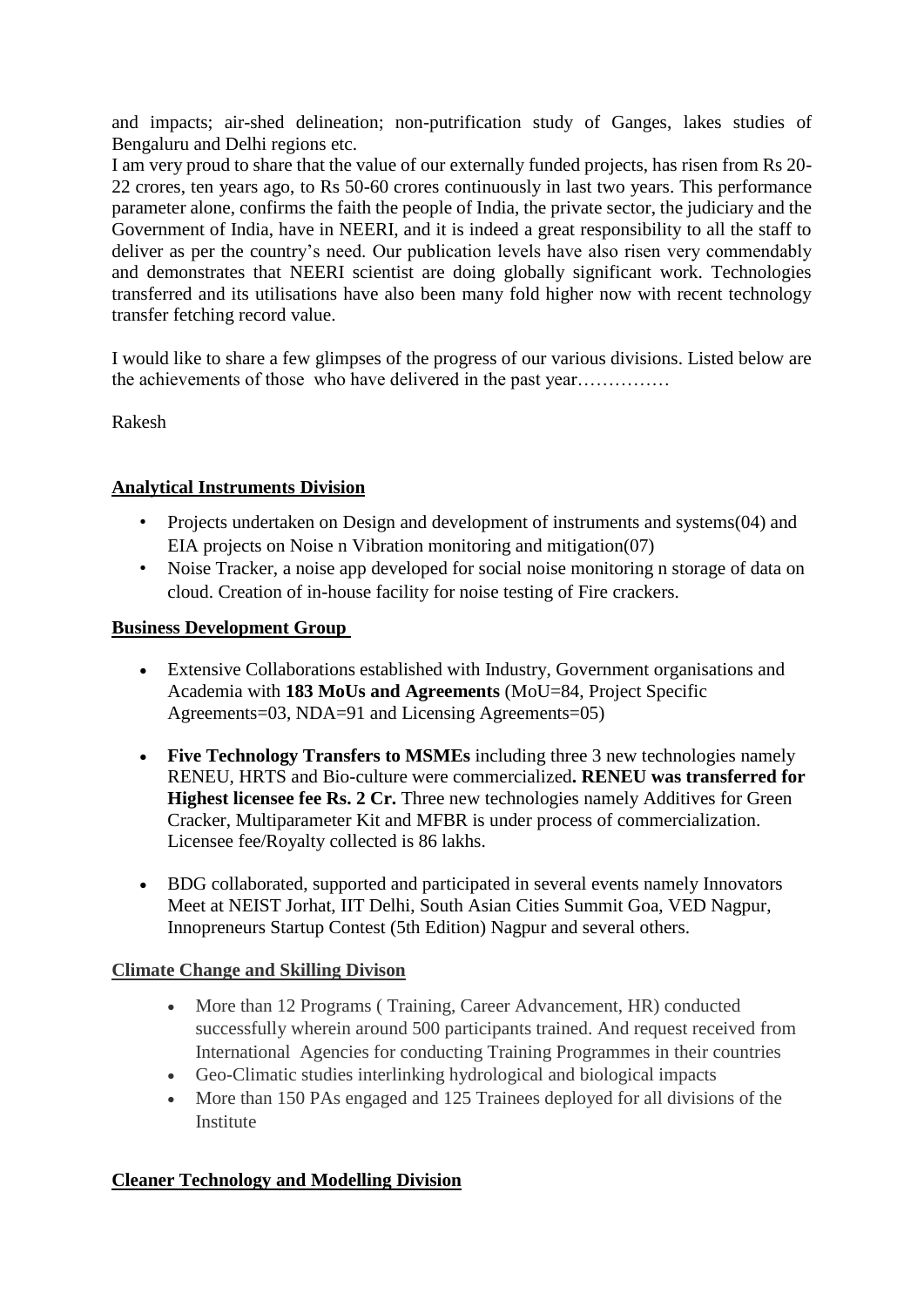- Demonstration of Risk-Pinet application for water supply network safety and management
- Hydrogen Storage and Delivery Protoype for 1 Nm3/h. Industrial interest for Technology
- Mining projects closure audits, Sustainability assessment and training

## **Director's Research Cell**

- Licensing of RENEU technology at a cost of Rs 2 crore. After successful demonstration at Prayag Raj and receiving requests for various new implementations, the licensing was done successfully.
- Used a combination of expertise to contract a number of projects in the field of wastewater management, lake rejuvenation, waste-management, improved materials, damages cost assessment, new emerging contaminants, climate change, metagenomics of river Ganga, soil remediation and outreach programs. This includes two H2020 projects, one of which is coordinated by DRC. **Total ECF generated Rs 1223 lakhs.**
- The Environmental Status Report is a key project where DRC works with various divisions of NEERI. Each year, we take the level further by adding one key concept in detail. This year, extreme weather conditions analysis and mapping all wells in Nagpur (all ten zones) has been done as a novel addition to ESR.

# **Delhi Zonal Centre**

- Assessment of Contribution of Stubble Burning in Haryana and Punjab States on the Air Quality of Delhi – (Draft Final Report submitted to CPCB) – Oct 2019
- Assessment of Heavy Metals and Pesticides in Vegetables Crops Grown on the Flood Plains of River Yamuna in Delhi during Winter Season (Report submitted to Yamuna Pollution Monitoring Committee appointed by NGT) – May 2019
- Launching of Indian Air Quality Studies Interactive Repository (IndAIR) Website on November 6, 2019
- Initiated Study for Evaluation  $&$  Upgradation of 13 Existing CETPs and Design for Treatment Plants for Remaining 11 Industrial Areas in Delhi (Stated in Dec 2019) for DSIIDC

#### **Energy and Resource Management Division**

- Dissemination of GreenDispo with more than 100 installations and NEERDHUR with more than 1000 units provided to needy households. Licensing of NEERDHUR to three entrepreneurs for wider dissemination and outreach.
- New important projects contracted in the areas of Retrofitment of in-use vehicles; Bamboo Pyrolysis etc. worth more than 3.5 crores of project budget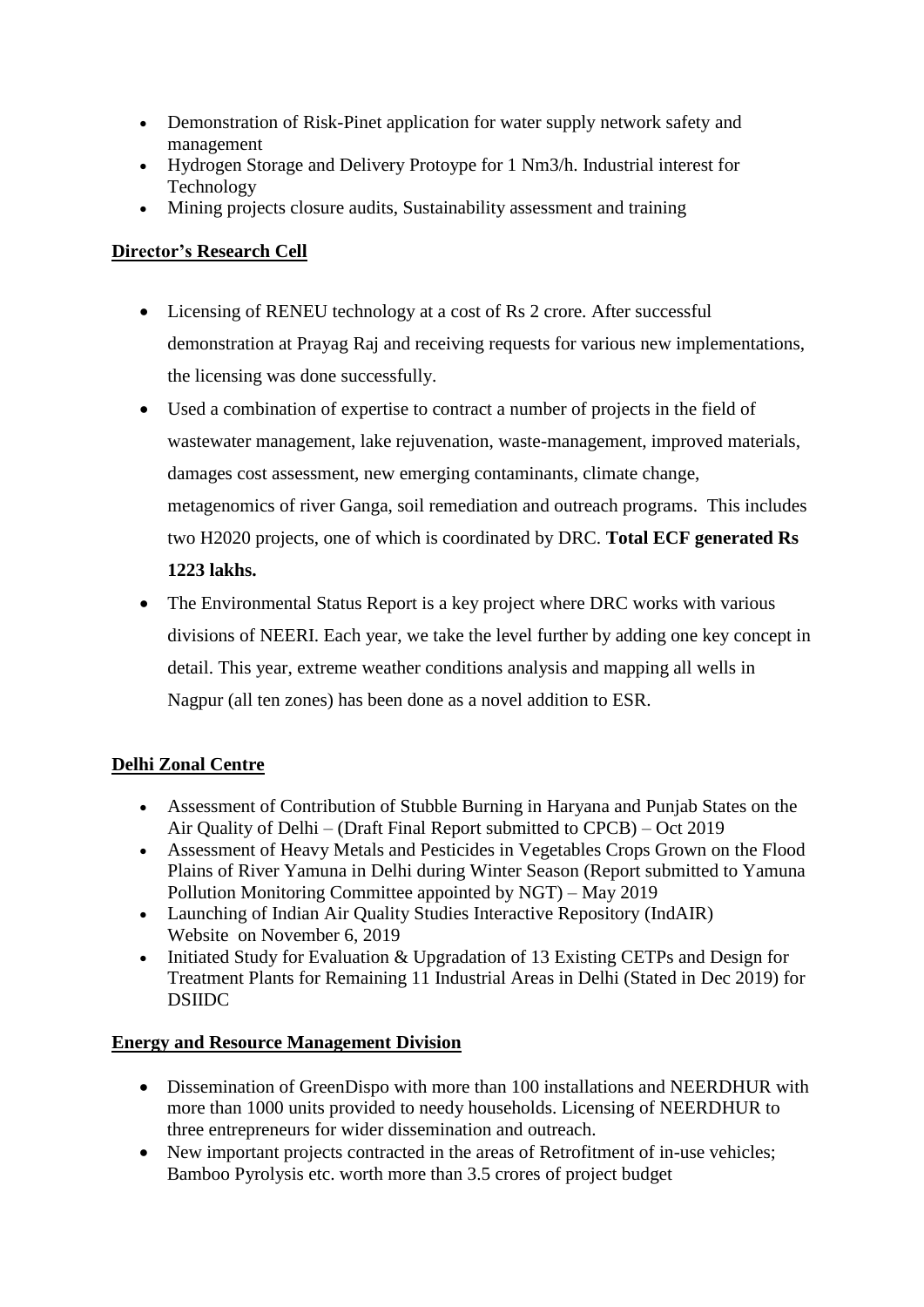High IF of 9.0 publication and design of decentralised Biomedical waste incinerator.

#### **Environmental Biotechnology and Genomics Division**

- Eco-rejuvenation of about 125 acre of area using 61600 bamboo plants at different sites of Mahagenco; and in Pandurana, Bhidoni and Goshikhurd villages
- Designed "Green Corridor" plantation along 10km of National Highway comprising of 20000 plants of 65 species for "Ecological Performance Analysis and pollution abatment"
- Licencing of High Rate transpration Systems for "Green Belt" preparation at industrial sites to M/s SMS Envocare Limited, Nagpur

#### **Environmental Impact and Sustainability Division**

- 13 major EIA and Risk Assessment projects in 2019-2020 costing Rs. 1633.49 Lakhs
- Based on our study, mitigating measures suggested and proper Environmental Management Plan, Paradip Port Trust got the Environmental Clearance from MoEFCC for the expansion even after located in the critically polluted Area.
- Carrying capacity Studies for 5 cities in Maharashtra

#### **Environment Materials Division**

- **Pyrotechnic formulations developed ( 30-80% emission reduction) for green crackers (sound and light emitting crackers) :** Emission test facility, RACE project on PPP mode with MOEFCC
- **Solar energy applications (SEA)**
	- o Broad Band absorption cell Project funded by NOCIL
	- o Multi functional materials and systems for disinfection: silk and MIP and graphene composites and upconversion materials
	- o Hybrid Broad Band Absorption PV Cell based Water Electrolysis
- **Waste to Value ( WALUE): P**rocess for Cenosphere extraction from flyash developed for implementation as PAN India project by NTPC

#### **Environment Virology Cell**

- Understanding the non-putrefying properties of River Ganga in both sediment and water
- Biocleaning of Heritage structure. A novel bacterial isolate has been discovered in a natural habitat of the sediment of Indian river, which has the property to reduce Nitrate three times more efficiently than the standard European bacterial isolate for reducing nitrate.
- Geotagging of all water bodies (lake, ponds and tanks) of Puducherry. Total 580 water bodies have been geotagged by CSIR-NEERI. A Jal Abhilekh App has been deployed and given to Puducherry government for monitoring water bodies, finding lost water bodies, and for undertaking desilting work. Almost 200 waterbodies have been successfully desilted and some significant encroachments have been removed, all this has been facilitated by Jal Abhilekh App developed jointly with CTMD.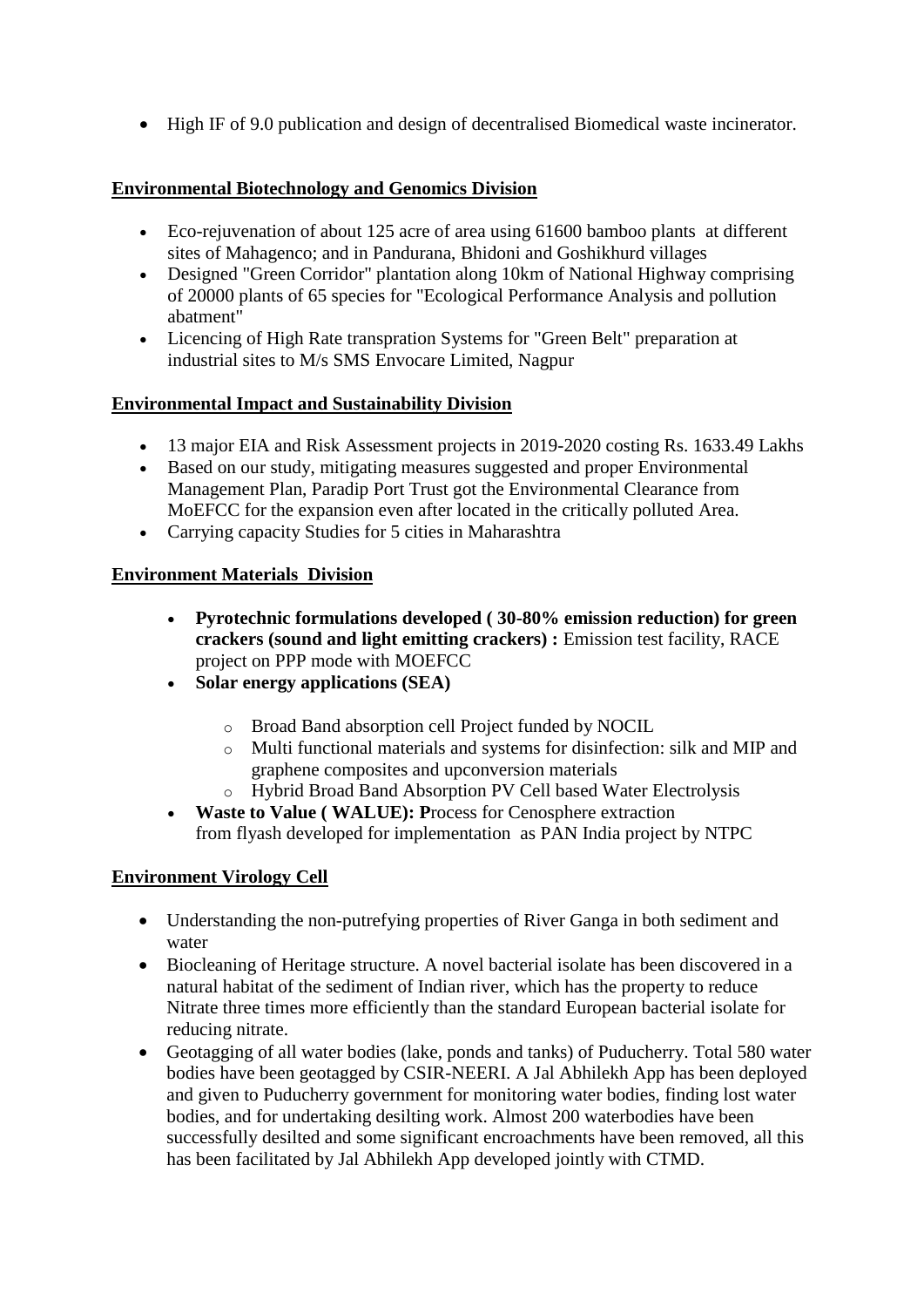## **Health and Toxicity Cell**

- Conducted an 15th International Symposium on " Metal ions & Organic Pollutants in Biology, Medicine and Environment" during October 30-31, 2019 which was inaugurated by the Honorable Vice President of India.
- Signed an MoU with VIT, Vellore on 19th March 2020 (VIT officials have signed on dated 19th march 2020 and sent the original to NEERI, witness signatures have been affixed and your approval is pending due to Corona lock down)

# **Hyderabad Zonal Centre**

- Study initiated on the order of Honourable High Court of Karnataka for assessing the pollution status of all Bengaluru lakes
- Study for carrying out the environmental studies of the most prestigious Polavaram Irrigation Project by Government of Andhra Pradesh

#### **Kolkata Zonal Centre**

- Emission inventory and SA study of Kolkata and Howrah in Dec., 2019 and based on NEERI's assessments over last 1 year, Govt. of West Bengal has taken several steps in recent past that have led to improvement of air quality in Kolkata and Howrah
- We Assessment and grading of The State laboratory, 5 District laboratories, 5 Sub-District Laboratories of PHED and 5 Sub-District Laboratories (managed by NGOs) of Govt. of West Bengal. KZC has also trained District Consultant, chemists and microbiologists of PHED, Govt. of West Bengal( total number of participants 128 across 5 districts of West Bengal)
- KZC has organized Heath Camps in Arsenic affected villages of Nadia District for identification of Arsenic affected patients. Also given hands-on training to ASHA workers to identify the patients and to create awareness on Arsenic related exposure and health effects among the affected populations (part of DBT project work of KZC)

#### **Mumbai Zonal Centre**

- Technology Transfer Know-how related to Bio-Culture is transferred to Wotastic Solutions Pvt Ltd, Pune. The know how is transferred to All women entrepreneurs start up...!!
- First time designed Decentralized Shallow Sewerage System and Sewage Treatment Plants of Arvi town, Dist. Wardha, Maharashtra- 100% gravity based sewage collection system
- Rejuvenation and Restoration of Lakes using sustainable treatment technology in Raipur, Delhi, Solapur, Thane, Mumbai
- Outreach activities of Jigyasa / conference/ workshop / brainstorming in Mumbai with Government of Maharashtra, Mumbai First, Indian Association of Environment, Nehru Science Centre, Cathedral School etc.

#### **Research and Development Planning Division**

 Outreach programmes (S&T interventions for the society, exhibitions, IISF Outreach programme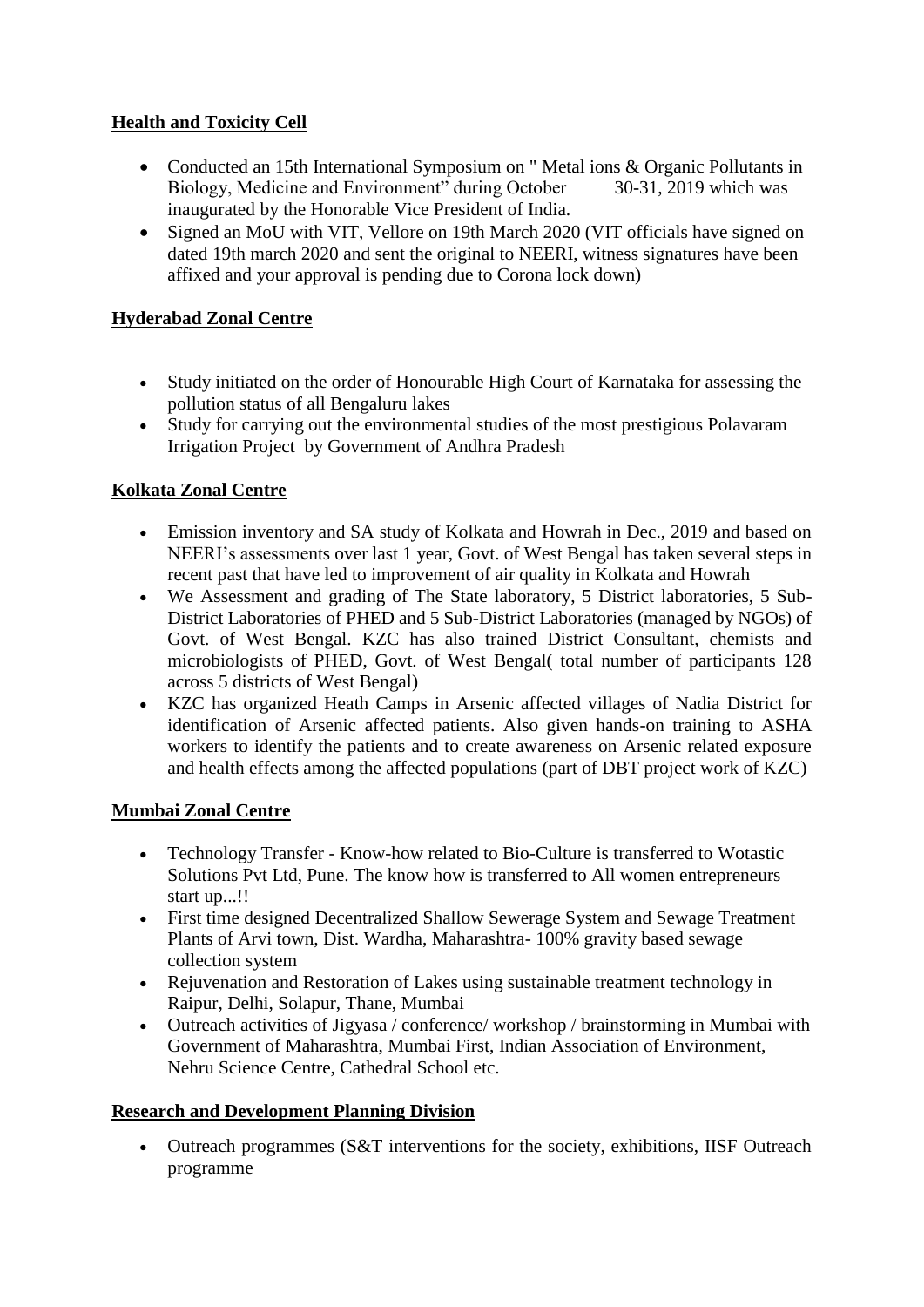- Jigyasa (3 residential programmes and 3 other programmes including student-scientist interactions) for Kendriya Vidyalayas, Navodaya Vidyalayas, Govt. Schools etc
- 18,256 students visited CSIR-NEERI, Nagpur and its Zonal Centres

# **Solid and Hazardous Waste Management Division.**

- National Status of Implementation of Hazardous and Other Waste-Management and Handling Rules 2016
	- o As an expert member of NGT-CPCB constituted committee, Surveyed status through all State Pollution Control Boards and suggested modifications with respect to Reuse, Recycle, Treatment and the issue of contaminated sites.
- Training modules for use of Non-POP Alternatives to DDT under the UNEP
	- o Development of four training modules for the proposed use of Non-POP alternatives of DDT in vector control. This includes neem based alternatives as well as chemical based alternatives
- Inventory of mercury in waste sector in India under MEFCC-UNIDO initiative as part of compliance to MINAMATA Convention
	- o Inventory of mercury in MSW, Hazardous waste , Biomedical Waste, Wastewater, Metal Recycle, Crematorium and Cemeteries, etc. based on actual sampling and analysis.
	- o Environmental releases of mercury
	- o Mitigation measures and strategic interventions in policies

# **Technology Development Cell**

- carried out a study on Bio-HCNG production from agricultural waste and also determined specific heat of MSW in landfills to understand landfill fire
- Optimised process for utilization of fly ash as bio-compost enhancer and designed plant-mediated MSW landfill closure

#### **Water Technology and Management Division**

- Extensive review of about 60 water testing laboratories of UP Jal Nigam for their suitability and upgradation, and initiated operationalization of 61 laboratories. Analysed 12000 water samples
- Applied ASSURED matrix in evaluating various water treatment technologies on request from Ministry of Drinking Water and Sanitation. ASSURED matrix was later applied to benchmarking of select deflouridation technologies and CSIR proceeses.
- Measurement of sap flow in orange orchards in the N-P Critical Zone Obseevatory watershed. This is the very first attempt of sap flow measurements for the estimation of water requirement on any tree in India. This will lead to better practice of precision farming to optimise the use of water in watershed characterised by intensive agrihorticulture.
- Government of Jharkhand implementing 300 EDF plants based on NEERI's technology

#### **Wastewater Water Technology Division**

• Development and implementation of full-scale salt stream treatment & management and DAF slurry separation systems in slaughterhouse industry.